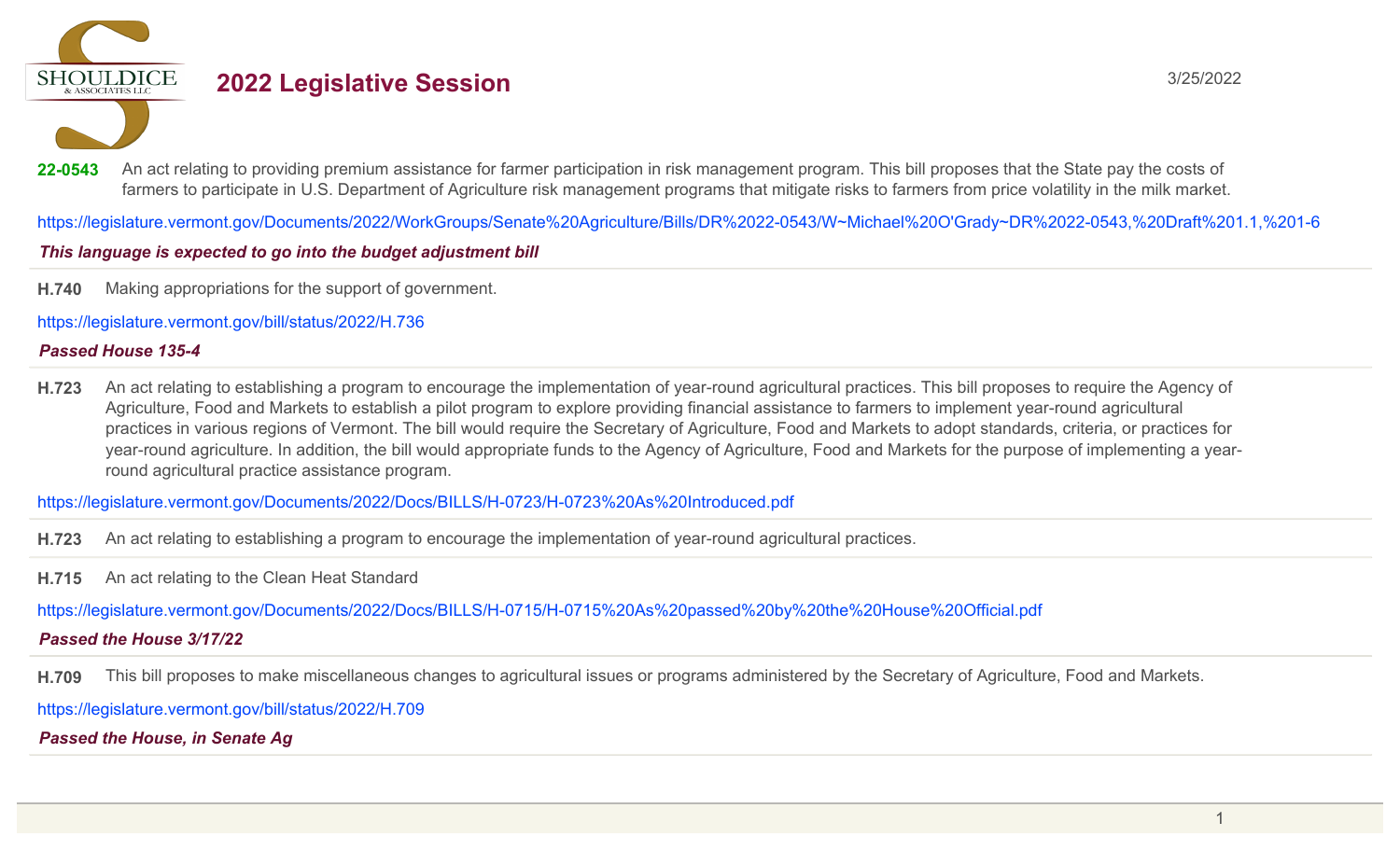**H.705** An act relating to prohibiting the running of livestock at large. This bill would prohibit owners of livestock from allowing livestock that they own or control from running at large. The bill would require livestock owners to enclose livestock within a sufficiently maintained fence composed of posts and rails, posts and palings, posts and planks or palisades, posts and wire, or rails alone. If livestock were to escape from a fence or run at large, the owner of the livestock would be subject to a civil penalty in the Judicial Bureau of up to \$500.00 for a first offense and up to \$1,500.00 for a second or subsequent offense. The bill also would authorize a municipality through municipal law enforcement or a municipal public health official to enforce the requirements to enclose livestock and prevent the running at large of livestock. In addition, the bill would provide that the owner of livestock shall be liable for all damages caused by livestock running at large.

### https://legislature.vermont.gov/bill/status/2022/H.705

**H.704** An act relating to the regulation of accessory on-farm businesses. This bill proposes to clarify the definition of "accessory on-farm business." It would prohibit regional and municipal plans from banning accessory on-farm businesses. It would remove the requirement for the business to be subordinate to the farm, provided gross sales from the business do not exceed \$200,000.00 annually. It would exempt water from the calculation used to determine if products are principally produced on the farm. To be exempt from Act 250, it would limit the amount of land used by an accessory on-farm business to one acre and set the maximum size of new buildings to 4,000 square feet.

https://legislature.vermont.gov/committee/document/2022/8/Date/3-11-2022#documents-section

#### *In House Natural Resources*

**H.696** This bill proposes to amend the definition of accessory on-farm business to add a new type of activity. It would add "on-farm restaurants" as an option for farms looking to add an accessory on-farm business to the property if, daily, the restaurant featured products produced on the farm. This would prohibit municipal bylaws from banning on-farm restaurants

https://legislature.vermont.gov/bill/status/2022/H.696

**H.679** An act relating to fiscal year 2022 budget adjustments.

https://legislature.vermont.gov/bill/status/2022/H.679

*Signed by Governor on March 16, 2022*

**H.657** An act relating to the designation of a lake in crisis. This bill proposes to strike as a requirement for the designation of a lake in crisis that the lake is located in a municipality in which the lake or a portion of the lake is located has reduced the valuation of real property due to the condition of the lake.

https://legislature.vermont.gov/bill/status/2022/H.657

*Introduction and walk-through on 2/16/22*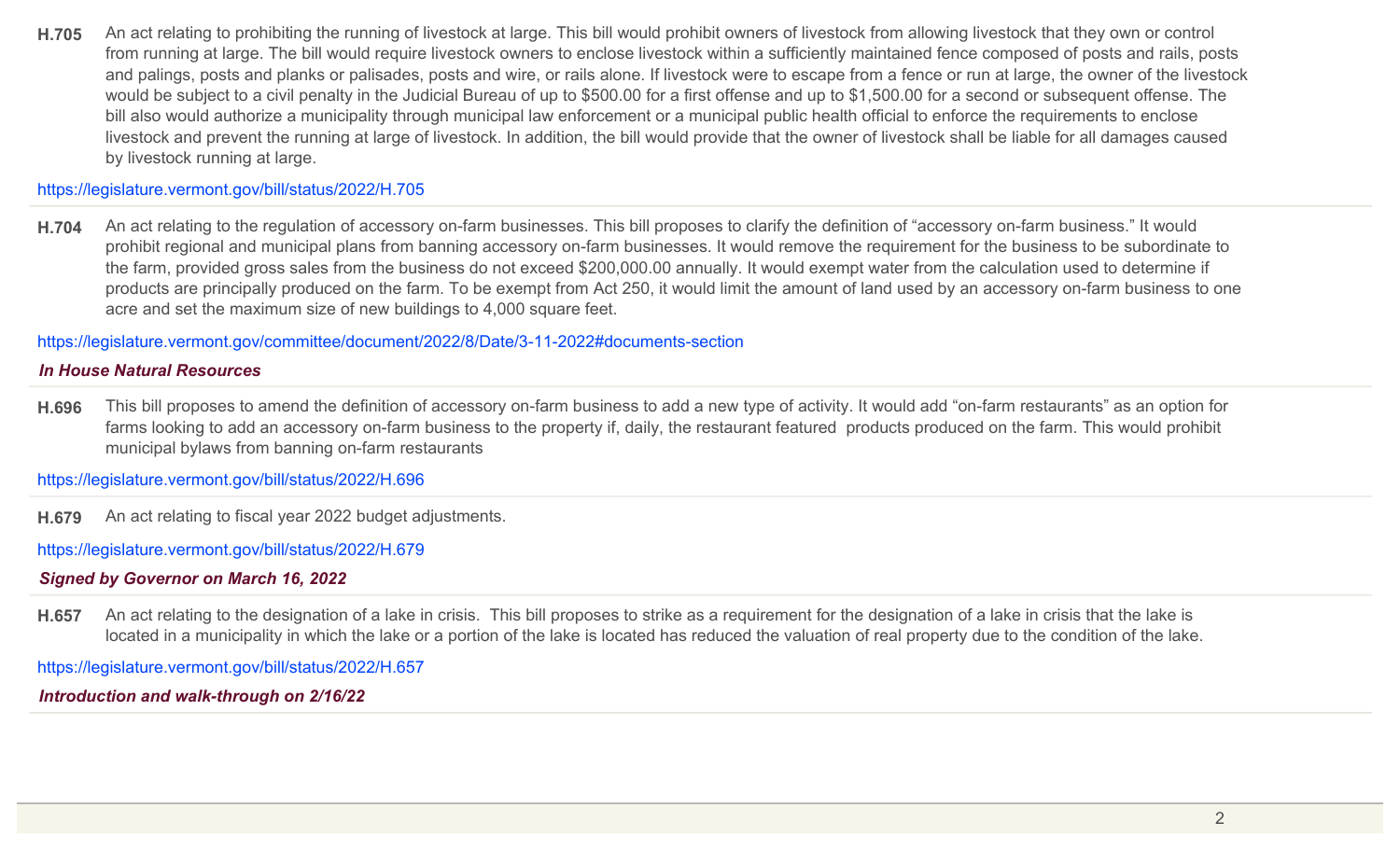**H.653** An act relating to the creation of an ecological management qualification for the Use Value Appraisal program. This bill proposes to create a new category of management plans that would allow forested lands managed to increase carbon sequestration, carbon storage, or enhance wildlife biodiversity to qualify for the Use Value Appraisal program.

https://legislature.vermont.gov/bill/status/2022/H.653

**H.650** An act relating to prohibiting perfluoroalkyl and polyfluoroalkyl substances in products to be sold in Vermont and the use and import of wastes containing microplastics. This bill proposes to prohibit the intentional use of perfluoroalkyl and polyfluoroalkyl substances in products to be sold in Vermont. This bill also proposes to prohibit the use and import of wastes that contain microplastics.

https://legislature.vermont.gov/bill/status/2022/H.650

**H.627** An act relating to the Vermont Economic Development Authority.

https://legislature.vermont.gov/bill/status/2022/H.627

# *Expands eligibility for loans*

**H.626** An act relating to the sale, use, or application of neonicotinoid pesticides. This bill proposes to prohibit the use of the neonicotinoid pesticides until the Secretary of Agriculture, Food and Markets adopts rules for the sale, use, or application of neonicotinoid pesticides. If the Secretary fails to adopt the rules by July 1, 2024, the prohibition on the sale, use, or application of neonicotinoid pesticides would become permanent.

https://legislature.vermont.gov/bill/status/2022/H.626

## *Passed the House 3/22*

**H.610** An act relating to airport expansion and primary agricultural soils.

https://legislature.vermont.gov/bill/status/2022/H.610

# *Combined with H.704 and voted out of House Ag on 3/11/22 8-0*

**H.606** An act relating to community resilience and biodiversity protection. This bill proposes to establish State goals of conserving 30 percent of the land of the State by 2030 and 50 percent by 2050.

https://legislature.vermont.gov/bill/status/2022/H.606

# *Passed House 3/16*

**H.605** An act relating to clean water funding. This bill proposes to require the Clean Water Board to recommend for annual appropriation at least \$200,000.00 annually to fund ECO AmeriCorps members who are assigned to clean water programs in the State.

https://legislature.vermont.gov/bill/status/2022/H.605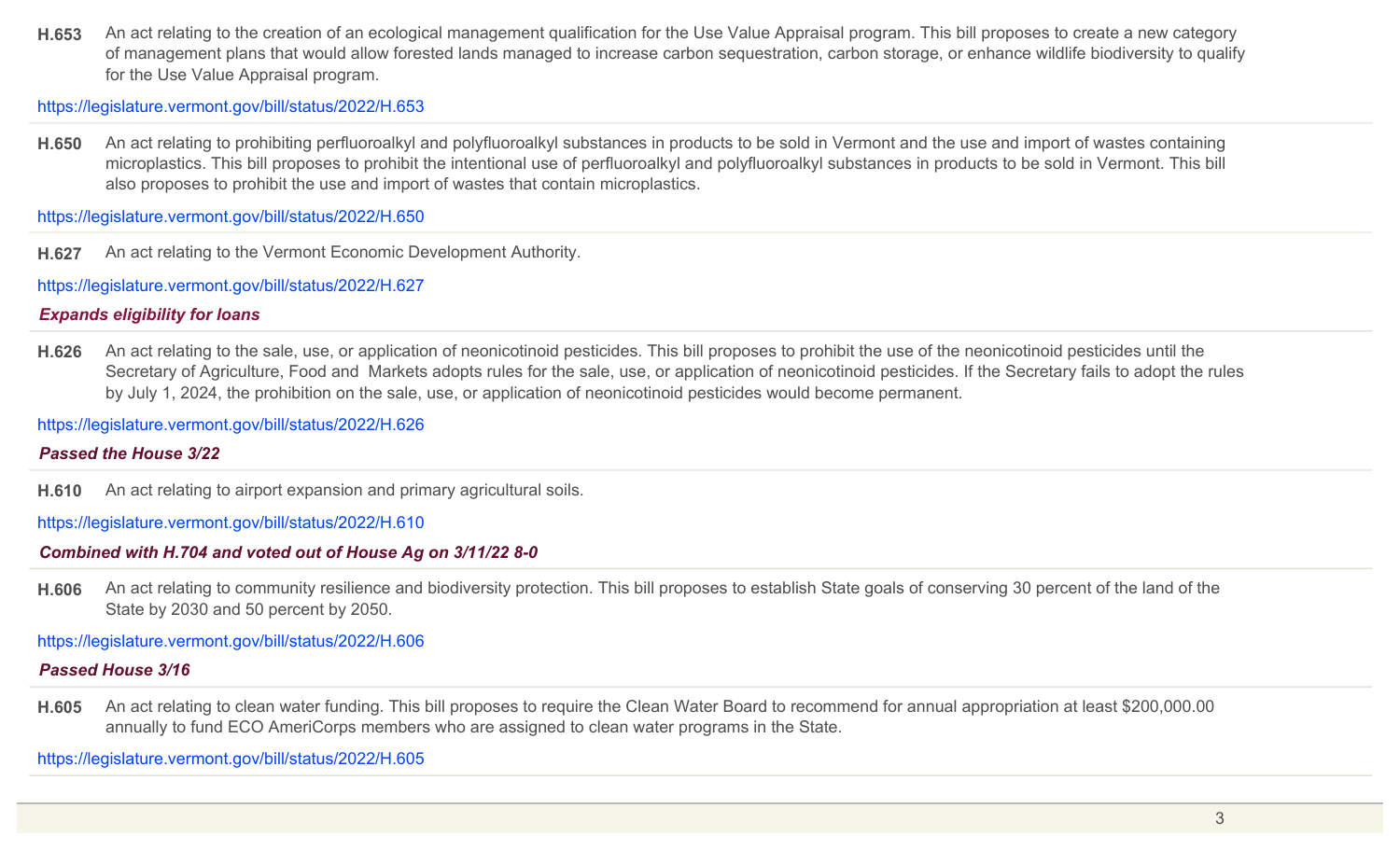**H.581** An act relating to rural economic development.

#### https://legislature.vermont.gov/bill/status/2022/H.581

**H.543** An act relating to regulation of wetlands in the State. This bill proposes to establish as State policy that wetlands shall be regulated and managed by the State to produce a net gain of wetlands acreage. The bill would require the Secretary of Natural Resources to amend the Vermont Wetlands Rules to incorporate the net gain policy. In addition, the bill would require the Vermont Significant Wetlands Inventory maps to be updated and revised annually.

.

**H.542** An act relating to establishing riparian protection areas in the State. This bill proposes to require establishment of a riparian protection area adjacent to each stream in the State. A riparian protection area would be required to be at least 50 feet from the top of bank or top of slope of a stream with 0.25 or less square miles in drainage area and at least 100 feet from the top of bank or top of slope for a stream with greater than 0.25 square miles in drainage area. A person would be prohibited from creating cleared area or constructing impervious surface within a riparian protection area unless permitted by the Secretary of Natural Resources or allowed as a use under the act.

https://legislature.vermont.gov/bill/status/2022/H.542

**H.501** An act relating to physical contaminant standards for residual waste, digestate, and soil amendments.

https://legislature.vermont.gov/bill/status/2022/H.501

### *Passed House on 2/25/2022 - similar to S.282*

**H.492** An act relating to the structure of the Natural Resources Board.

https://legislature.vermont.gov/bill/status/2022/H.492

#### *Passed House 3/23*

**H.466** An act relating to surface water withdrawals and interbasin transfers. This bill proposes to regulate surface water withdrawals and interbasin transfers of surface water occurring in the State.

https://legislature.vermont.gov/bill/status/2022/H.466

*Testimony held this week - Passed House 1/28/22\*\**

**S.281** An act relating to hunting coyotes with dogs. This bill proposes to prohibit the pursuit of coyote with the aid of dogs, either for the training of dogs or for the taking of coyote.

https://legislature.vermont.gov/bill/status/2022/S.281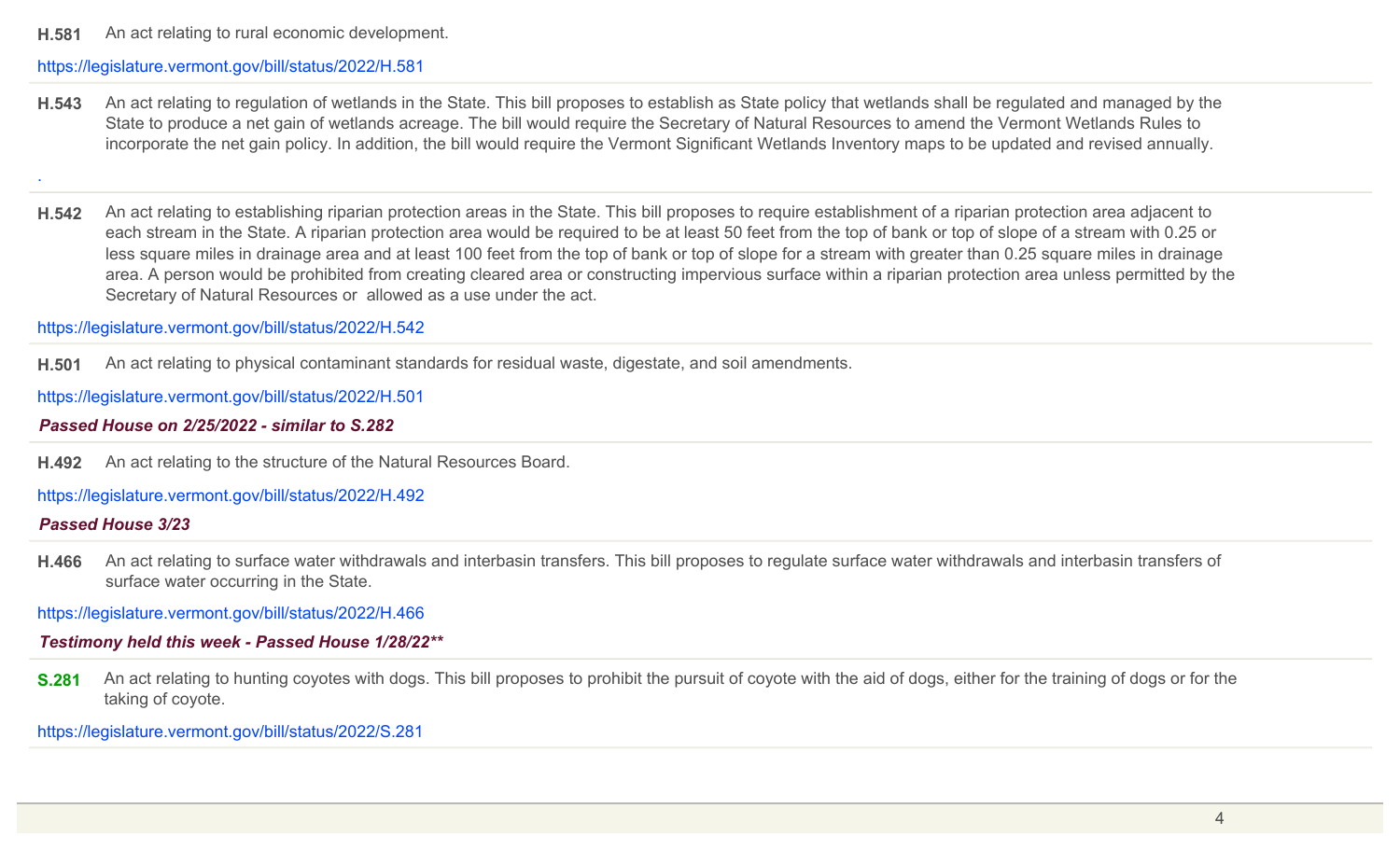**S.268** An act relating to the right to farm. This bill proposes to amend the right-to-farm law to provide that a farm or farm operation shall not be found to be a public or private nuisance under one or more of the following: the farm or farm operation existed before a change in the land use or occupancy in proximity to the farm, and if before that change in land use or occupancy of the farm, the farm or farm operation would not have been a nuisance; the farm or farm operation alleged to be a nuisance conforms to State and federal law; or the farm or farm operation has been conducting the agricultural activity at issue for two or more years prior to the date a nuisance action is commenced. The bill also would provide that if a farm or farm operation prevails in a nuisance suit brought against it, the court shall require the plaintiff to pay the actual amount of costs and expenses incurred by the farm or farm operation in defense, including attorney's fees.

https://legislature.vermont.gov/bill/status/2022/S.268

### *Bill is done for this session - Report due back in Senate Judiciary*

**S.263** An act relating to supporting economic development. This bill proposes to encourage new workers to relocate to Vermont, to provide flexibility for Economic Recovery grants, to increase the capacity for the Capital Investment Program,to enable project-based tax increment financing districts, and to promote sustainable development and affordable housing.

https://legislature.vermont.gov/bill/status/2022/S.263

**S.259** An act relating to the reorganization, enhancement, and enforcement of animal welfare requirements in the State. This bill proposes to require the Secretary of Agriculture, Food and Markets to submit to the General Assembly a report regarding the reorganization, enhancement, and enforcement of animal welfare requirements in the State, including the establishment of an animal welfare division at the Agency of Agriculture, Food and Markets.

#### https://legislature.vermont.gov/bill/status/2022/S.259

**S.258** An act relating to amending the Required Agricultural Practices in order to address climate resiliency. This bill proposes to require the Secretary of Agriculture, Food and Markets to evaluate the sufficiency of the Required Agricultural Practices (RAPs) to determine if the requirements and practices under the RAPs are adequate to address increased and foreseeable climate change-induced precipitation in a manner that protects soil resources and prevents harmful or inefficient runoff of nutrient pollution to State waters.

https://legislature.vermont.gov/Documents/2022/Docs/BILLS/S-0258/S-0258%20As%20passed%20by%20the%20Senate%20Official.pdf

### *Passed Senate 3/23*

**S.237** An act relating to surface water withdrawals and interbasin transfers. This bill proposes to regulate surface water withdrawals and interbasin transfers of surface water occurring in the State.

https://legislature.vermont.gov/bill/status/2022/S.237

**S.235** An act relating to Act 250 jurisdiction over agricultural businesses. This bill proposes to study the issue of how Act 250 jurisdiction should apply to agricultural businesses.

https://legislature.vermont.gov/bill/status/2022/S.235